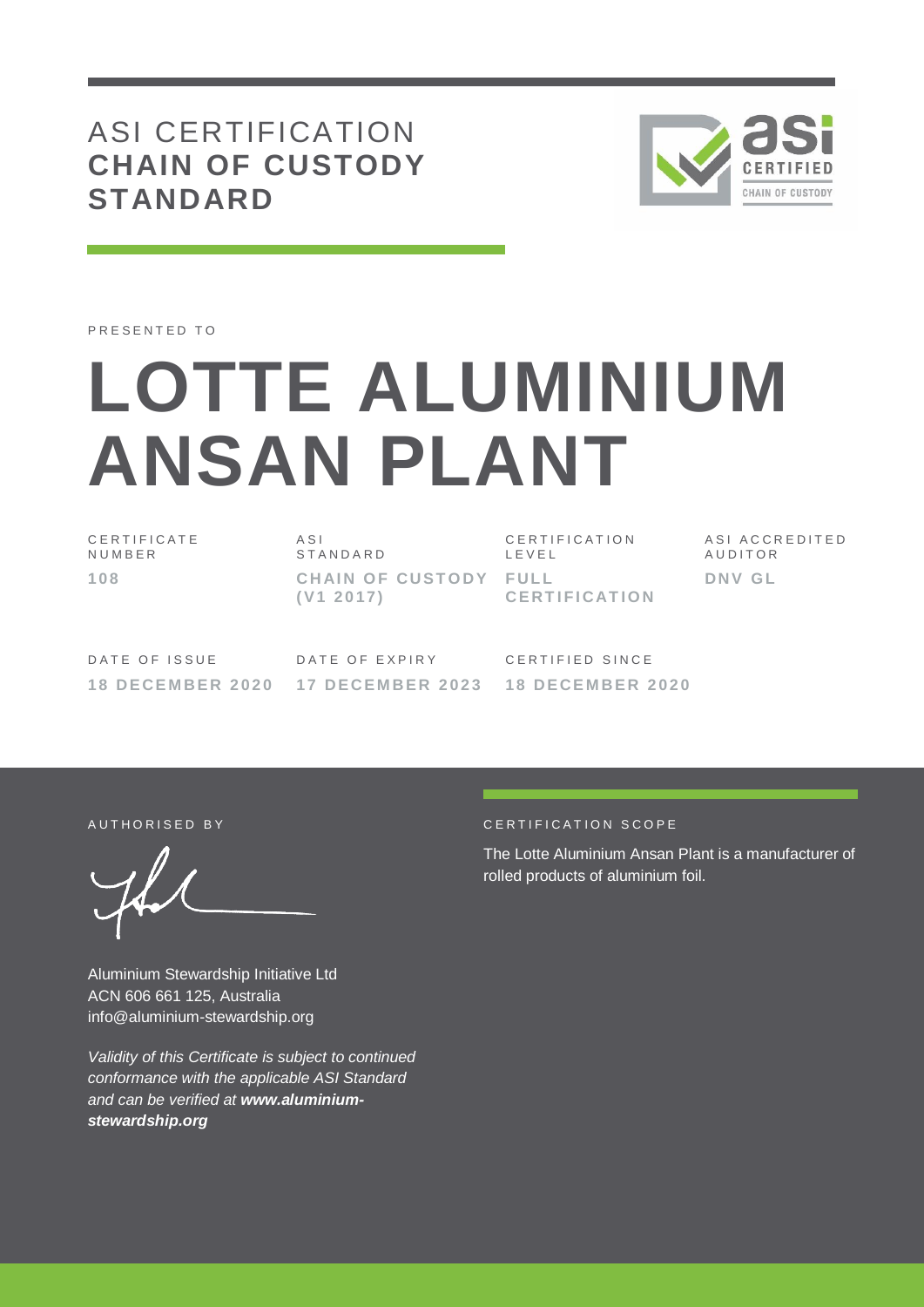# SUMMARY AUDIT REPORT **CHAIN OF CUSTODY STANDARD**

## **OVERVIEW**

| MEMBER NAME                                | Lotte Aluminium Co., Ltd                                                                                                                                                                                                                                                                                                                                                                                                                                                                                                                                                                                                                                 |
|--------------------------------------------|----------------------------------------------------------------------------------------------------------------------------------------------------------------------------------------------------------------------------------------------------------------------------------------------------------------------------------------------------------------------------------------------------------------------------------------------------------------------------------------------------------------------------------------------------------------------------------------------------------------------------------------------------------|
| ENTITY NAME                                | LOTTE ALUMINIUM ANSAN PLANT                                                                                                                                                                                                                                                                                                                                                                                                                                                                                                                                                                                                                              |
| CERTIFICATION<br>SCOPE                     | The Lotte Aluminium Ansan Plant is a manufacturer of rolled products of<br>aluminium foil.                                                                                                                                                                                                                                                                                                                                                                                                                                                                                                                                                               |
| SUPPLY CHAIN<br>ACTIVITIES                 | Post-Casthouse                                                                                                                                                                                                                                                                                                                                                                                                                                                                                                                                                                                                                                           |
| ASI STANDARD                               | Chain of Custody Standard V1                                                                                                                                                                                                                                                                                                                                                                                                                                                                                                                                                                                                                             |
| AUDIT TYPE                                 | <b>First Certification Audit</b>                                                                                                                                                                                                                                                                                                                                                                                                                                                                                                                                                                                                                         |
| AUDIT FIRM                                 | DNV GL                                                                                                                                                                                                                                                                                                                                                                                                                                                                                                                                                                                                                                                   |
| AUDIT DATE                                 | 24 - 26 November 2020<br>$\bullet$                                                                                                                                                                                                                                                                                                                                                                                                                                                                                                                                                                                                                       |
| AUDIT REPORT<br>SUBMISSION                 | 7 December 2020                                                                                                                                                                                                                                                                                                                                                                                                                                                                                                                                                                                                                                          |
| AUDIT SCOPE                                | The audit scope of Lotte Aluminium, Ansan Plant located in Ansan,<br>Gyeonggi-do, South Korea includes manufacturing of rolled products of<br>aluminium foil.                                                                                                                                                                                                                                                                                                                                                                                                                                                                                            |
|                                            | Supply chain activities included in the audit scope:<br>Post-Casthouse                                                                                                                                                                                                                                                                                                                                                                                                                                                                                                                                                                                   |
|                                            | All relevant Criteria in the ASI Chain of Custody Standard were included in<br>the audit scope.                                                                                                                                                                                                                                                                                                                                                                                                                                                                                                                                                          |
| AUDIT<br>OUTCOME                           | Certification                                                                                                                                                                                                                                                                                                                                                                                                                                                                                                                                                                                                                                            |
| AUDIT<br>METHODOLOGY<br><b>DECLARATION</b> | The Auditors confirm that:<br>The information provided by the Entity is true and accurate to the best<br>M<br>knowledge of the Auditor(s) preparing this report.<br>$\triangleright$ The findings are based on verified Objective Evidence relevant to the<br>time period for the Audit, traceable and unambiguous.<br>The Audit Scope and audit methodology are sufficient to establish<br>M<br>confidence that the findings are indicative of the performance of the<br>Entity's defined Certification Scope.<br>$\triangleright$ The Auditor(s) have acted in a manner deemed ethical, truthful, accurate<br>professional, independent and objective. |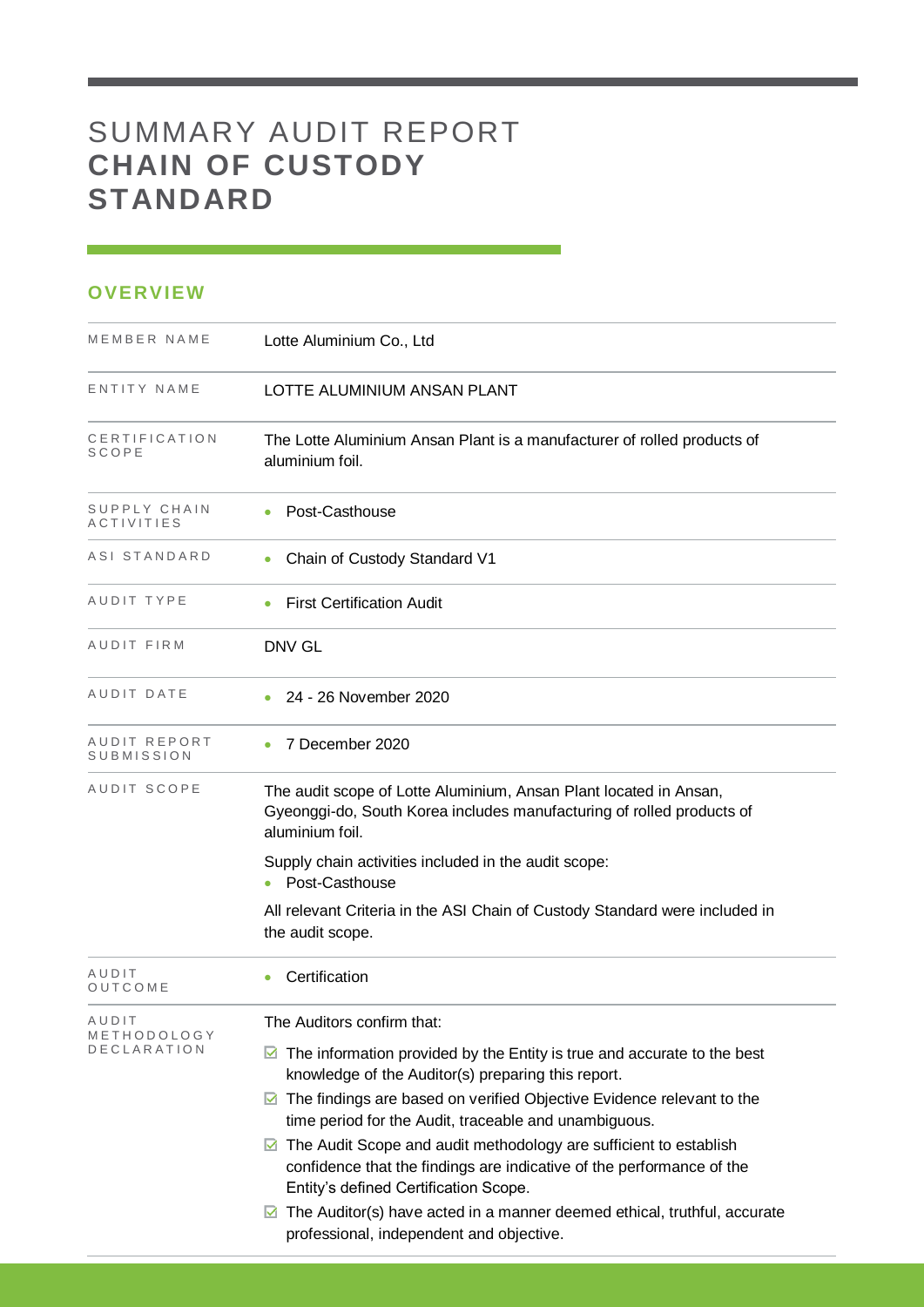| <b>CERTIFICATION</b><br>PERIOD | 18 December 2020 – 17 December 2023 |
|--------------------------------|-------------------------------------|
| NEXT AUDIT<br>TYPE             | Surveillance audit                  |
| NEXT AUDIT<br>DUE DATE         | 17 June 2022                        |
| CERTIFICATE<br>NUMBER          | 108                                 |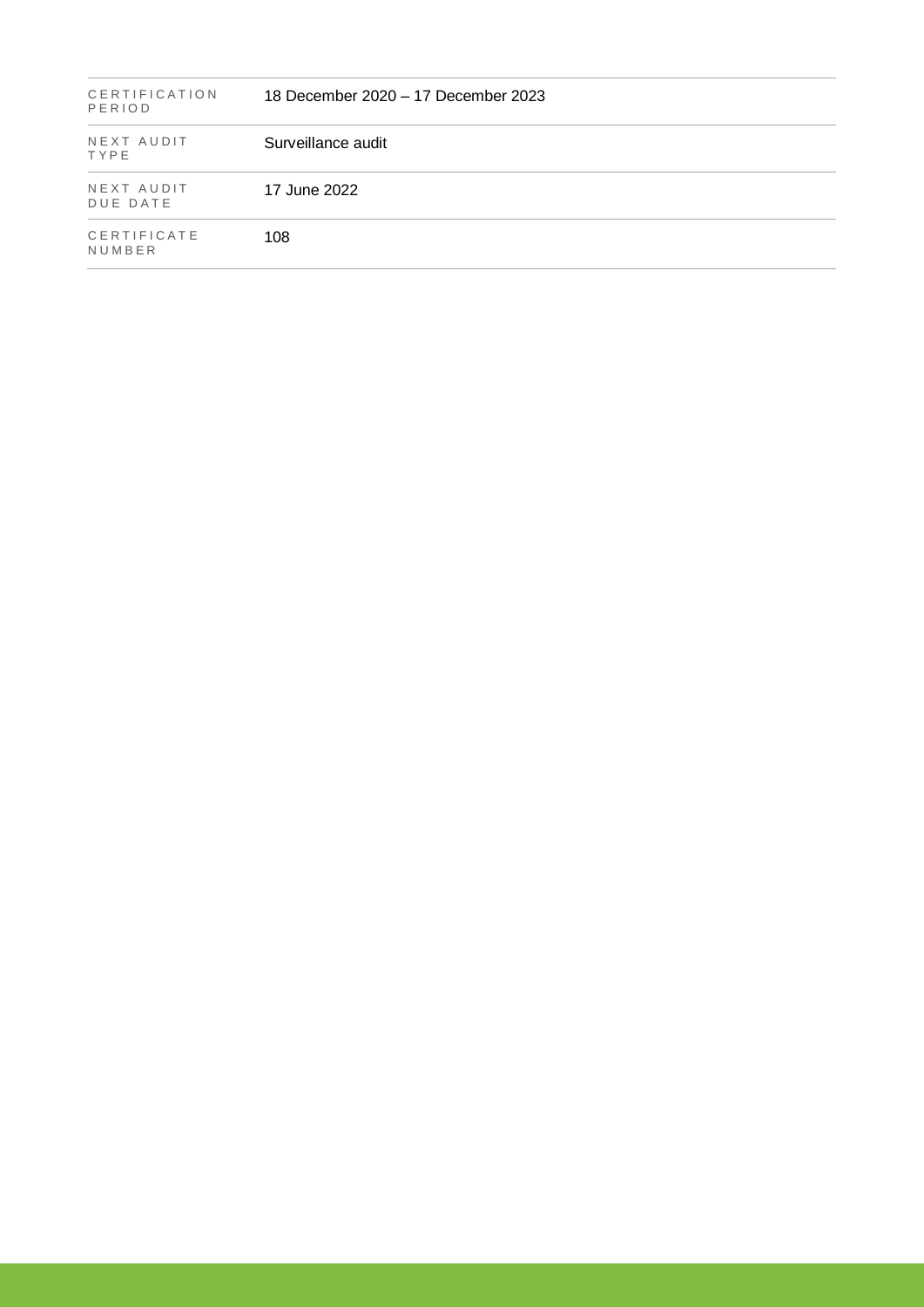# **SUMMARY OF FINDINGS**

| <b>CRITERION</b>                              | <b>RATING</b> | COMMENT                                                                                                                                                                                                                                                                                                                                                                                                        |  |
|-----------------------------------------------|---------------|----------------------------------------------------------------------------------------------------------------------------------------------------------------------------------------------------------------------------------------------------------------------------------------------------------------------------------------------------------------------------------------------------------------|--|
| MANAGEMENT SYSTEM AND RESPONSIBILITIES        |               |                                                                                                                                                                                                                                                                                                                                                                                                                |  |
| 1.1 ASI membership                            | Conformance   | The Entity is an active ASI Member committed to<br>comply with ASI's membership obligations and the<br>ASI Complaints Mechanism. The Entity falls under<br>the Production and Transformation category. ASI<br>membership can be viewed at https://aluminium-<br>stewardship.org/about-asi/asi-members/lotte-<br>aluminium/                                                                                     |  |
| 1.2 Management system                         | Conformance   | Documented ASI CoC Management Manual<br>addressing all applicable requirements of the ASI<br>CoC Standard under the Control of the Entity is<br>established. The Entity's ASI COC management<br>system has the capacity to handle ASI CoC material.<br>At the time of the audit, there were no examples of<br>effective implementation of the system as there was<br>no sourcing and transfer of CoC Material. |  |
| 1.3 Management system reviews                 | Conformance   | The Entity has an annual review process of the ASI<br>CoC Management System to assess the<br>effectiveness of the ASI CoC management and<br>address potential areas of non-conformance and<br>improvement. The first annual management review<br>is planned for early 2021.                                                                                                                                    |  |
| 1.4 Management representative                 | Conformance   | The Entity nominates a senior management member<br>as an ASI Management Representative to have<br>overall responsibility of the implementation of ASI<br>CoC and for the conformance with all applicable<br>requirements of the CoC Standard.                                                                                                                                                                  |  |
| 1.5 Training                                  | Conformance   | The Entity provides formal training courses to<br>relevant personnel to raise awareness and<br>competency of the ASI CoC requirements and their<br>related roles and responsibilities under the ASI CoC<br>Management System.                                                                                                                                                                                  |  |
| 1.6 Record keeping                            | Conformance   | The Entity establishes document and record<br>management process in the ASI CoC Management<br>Manual covering all applicable requirements of the<br>CoC Standard including retention period of<br>documents and records related to ASI CoC<br>activities.                                                                                                                                                      |  |
| 1.7a Reporting to ASI (Inputs and<br>Outputs) | Conformance   | The Entity's ASI CoC Management Manual states<br>annual reporting to ASI. This is not applicable for the<br>first certification audit and no such data is reported<br>to ASI Secretariat yet.                                                                                                                                                                                                                  |  |
| 1.7b Reporting to ASI (Input<br>Percentage)   | Conformance   | The Entity's ASI CoC Management Manual states<br>annual reporting to ASI. This is not applicable for the                                                                                                                                                                                                                                                                                                       |  |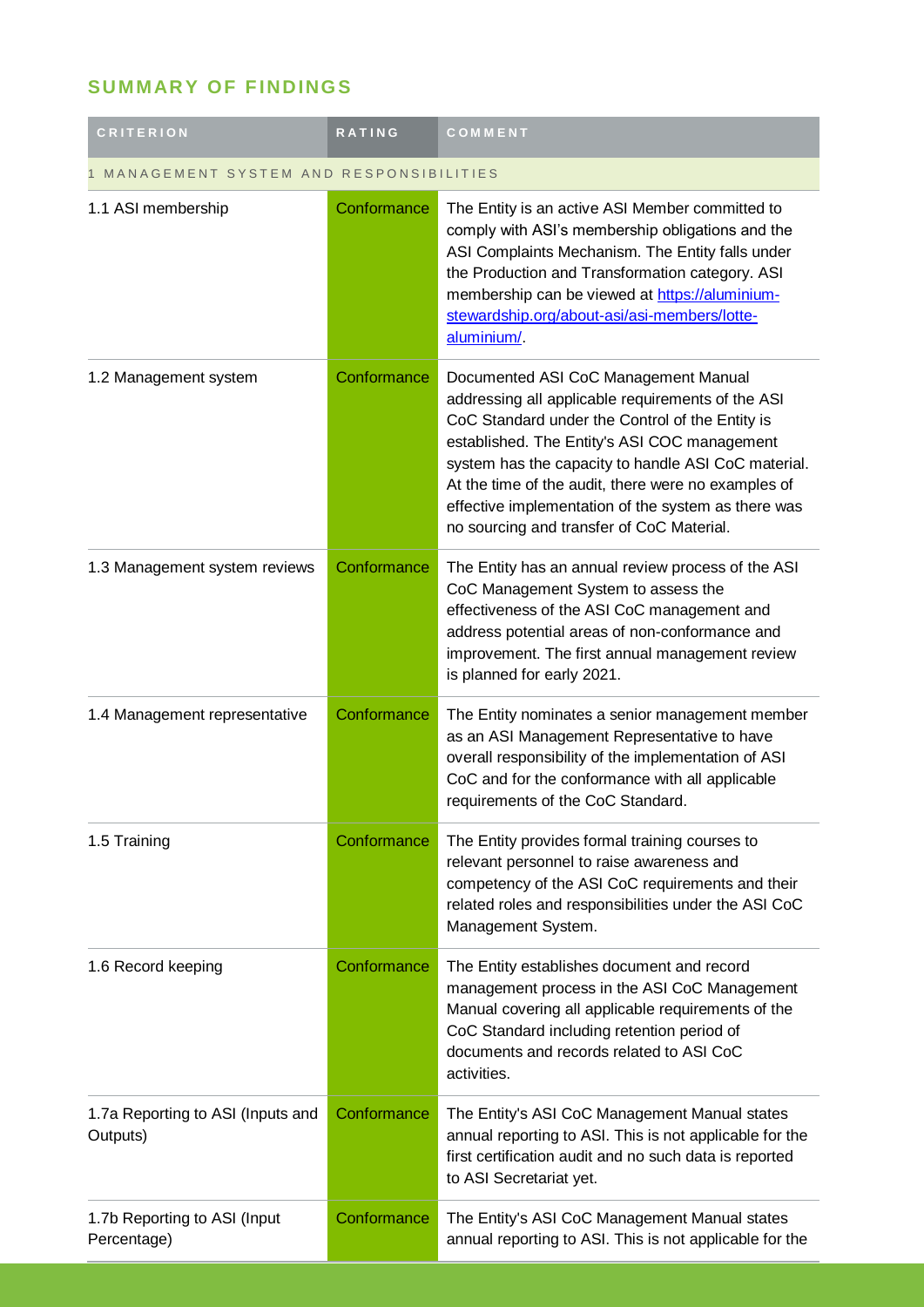| <b>CRITERION</b>                                          | <b>RATING</b>            | COMMENT                                                                                                                                                                                                           |
|-----------------------------------------------------------|--------------------------|-------------------------------------------------------------------------------------------------------------------------------------------------------------------------------------------------------------------|
|                                                           |                          | first certification audit and no such data is reported<br>to ASI Secretariat yet.                                                                                                                                 |
| 1.7c Reporting to ASI (Positive<br>Balance)               | Conformance              | The Entity's ASI CoC Management Manual states<br>annual reporting to ASI. This is not applicable for the<br>first certification audit and no such data is reported<br>to ASI Secretariat yet.                     |
| 1.7d Reporting to ASI (Internal<br>Overdraw)              | Conformance              | The Entity's ASI CoC Management Manual states<br>annual reporting to ASI. This is not applicable for the<br>first certification audit and no such data is reported<br>to ASI Secretariat yet.                     |
| 1.7e Reporting to ASI (Eligible<br>Scrap)                 | Conformance              | The Entity's ASI CoC Management Manual states<br>annual reporting to ASI. This is not applicable for the<br>first certification audit and no such data is reported<br>to ASI Secretariat yet.                     |
| 1.7f Reporting to ASI (ASI<br>Credits from Casthouses)    | Conformance              | The Entity's ASI CoC Management Manual states<br>annual reporting to ASI. This is not applicable for the<br>first certification audit and the Entity does not intend<br>to utilise the ASI Market Credits System. |
| 1.7g Reporting to ASI (ASI<br>Credits purchased)          | Conformance              | The Entity's ASI CoC Management Manual states<br>annual reporting to ASI. This is not applicable for<br>first Certification Audit and the Entity does not intend<br>to utilise the ASI Market Credits System.     |
| 2 OUTSOURCING CONTRACTORS                                 |                          |                                                                                                                                                                                                                   |
| 2.1 Outsourcing Contractors in<br>CoC Certification Scope | <b>Not</b><br>Applicable | The Criterion is not applicable as the Entity does not<br>have any Outsourcing Contractors for the purposes<br>of further processing, treatment or manufacturing.                                                 |
| 2.2a Control of CoC Material                              | <b>Not</b><br>Applicable | The Criterion is not applicable as the Entity does not<br>have any Outsourcing Contractors for the purposes<br>of further processing, treatment or manufacturing.                                                 |
| 2.2b No further outsourcing                               | <b>Not</b><br>Applicable | The Criterion is not applicable as the Entity does not<br>have any Outsourcing Contractors for the purposes<br>of further processing, treatment or manufacturing.                                                 |
| 2.2c Risk assessment                                      | <b>Not</b><br>Applicable | The Criterion is not applicable as the Entity does not<br>have any Outsourcing Contractors for the purposes<br>of further processing, treatment or manufacturing.                                                 |
| 2.3 Output Quantity                                       | <b>Not</b><br>Applicable | The Criterion is not applicable as the Entity does not<br>have any Outsourcing Contractors for the purposes<br>of further processing, treatment or manufacturing.                                                 |
| 2.4 Verification and record-<br>keeping                   | <b>Not</b><br>Applicable | The Criterion is not applicable as the Entity does not<br>have any Outsourcing Contractors for the purposes<br>of further processing, treatment or manufacturing.                                                 |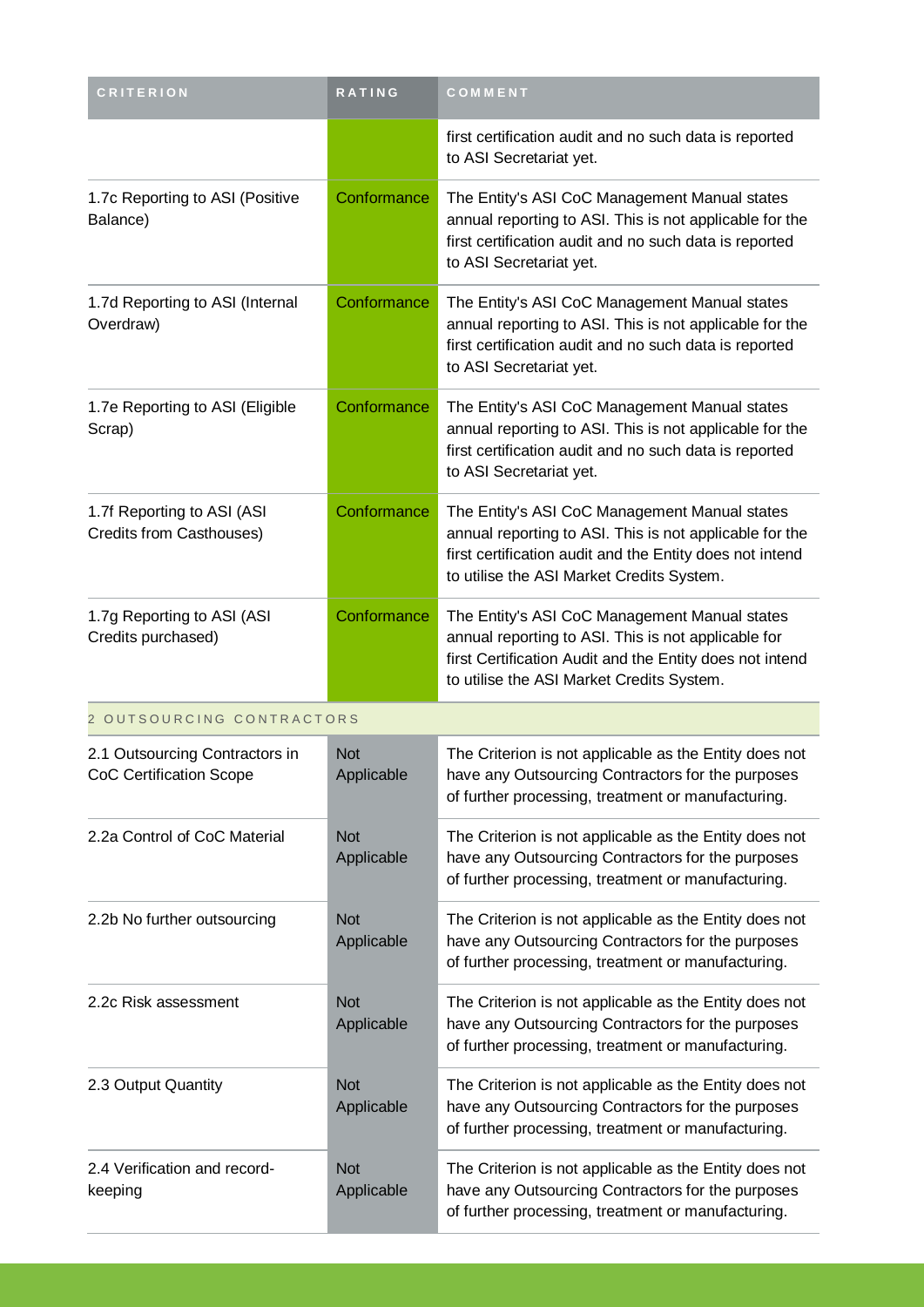| <b>CRITERION</b>     | <b>RATING</b>            | COMMENT                                                                                                                                                           |
|----------------------|--------------------------|-------------------------------------------------------------------------------------------------------------------------------------------------------------------|
| 2.5 Error management | <b>Not</b><br>Applicable | The Criterion is not applicable as the Entity does not<br>have any Outsourcing Contractors for the purposes<br>of further processing, treatment or manufacturing. |

3 PRIMARY ALUMINIUM: CRITERIA FOR ASI BAUXITE, ASI ALUMINA AND ASI LIQUID M E T A L

| 3.1a CoC Certification Scope - | <b>Not</b> | This Criterion is not applicable to the Entity's |
|--------------------------------|------------|--------------------------------------------------|
| <b>Bauxite Mining</b>          | Applicable | Certification Scope.                             |
| 3.1b ASI Performance Standard  | <b>Not</b> | This Criterion is not applicable to the Entity's |
| – Bauxite Mining               | Applicable | Certification Scope.                             |
| 3.2a CoC Certification Scope - | <b>Not</b> | This Criterion is not applicable to the Entity's |
| Alumina Refining               | Applicable | Certification Scope.                             |
| 3.2b ASI Performance Standard  | <b>Not</b> | This Criterion is not applicable to the Entity's |
| - Alumina Refining             | Applicable | Certification Scope.                             |
| 3.3a CoC Certification Scope - | <b>Not</b> | This Criterion is not applicable to the Entity's |
| <b>Aluminium Smelting</b>      | Applicable | Certification Scope.                             |
| 3.3b ASI Performance Standard  | <b>Not</b> | This Criterion is not applicable to the Entity's |
| - Aluminium Smelting           | Applicable | Certification Scope.                             |

#### 4 RECYCLED ALUMINIUM: CRITERIA FOR ELIGIBLE SCRAP AND ASI LIQUID METAL

| 4.1a CoC Certification Scope -  | <b>Not</b>               | This Criterion is not applicable to the Entity's                         |
|---------------------------------|--------------------------|--------------------------------------------------------------------------|
| Aluminium Re-Melting/Refining   | Applicable               | Certification Scope.                                                     |
| 4.1b ASI Performance Standard   | <b>Not</b>               | This Criterion is not applicable to the Entity's                         |
| - Aluminium Re-Melting/Refining | Applicable               | Certification Scope.                                                     |
| 4.2a Pre-Consumer Scrap and     | <b>Not</b>               | This Criterion is not applicable to the Entity's                         |
| <b>Dross</b>                    | Applicable               | Certification Scope.                                                     |
| 4.2b Post-Consumer Scrap        | <b>Not</b><br>Applicable | This Criterion is not applicable to the Entity's<br>Certification Scope. |
| 4.3a Supplier records           | <b>Not</b><br>Applicable | This Criterion is not applicable to the Entity's<br>Certification Scope. |
| 4.3b Cash payments              | <b>Not</b><br>Applicable | This Criterion is not applicable to the Entity's<br>Certification Scope. |

### 5 CASTHOUSES: CRITERIA FOR ASI ALUMINIUM

| 5.1a CoC Certification Scope - | <b>Not</b>               | This Criterion is not applicable to the Entity's                                |
|--------------------------------|--------------------------|---------------------------------------------------------------------------------|
| Casthouses                     | Applicable               | <b>Certification Scope.</b>                                                     |
| 5.1b ASI Performance Standard  | <b>Not</b>               | This Criterion is not applicable to the Entity's                                |
| - Casthouses                   | Applicable               | <b>Certification Scope.</b>                                                     |
| 5.2 Casthouse Products         | <b>Not</b><br>Applicable | This Criterion is not applicable to the Entity's<br><b>Certification Scope.</b> |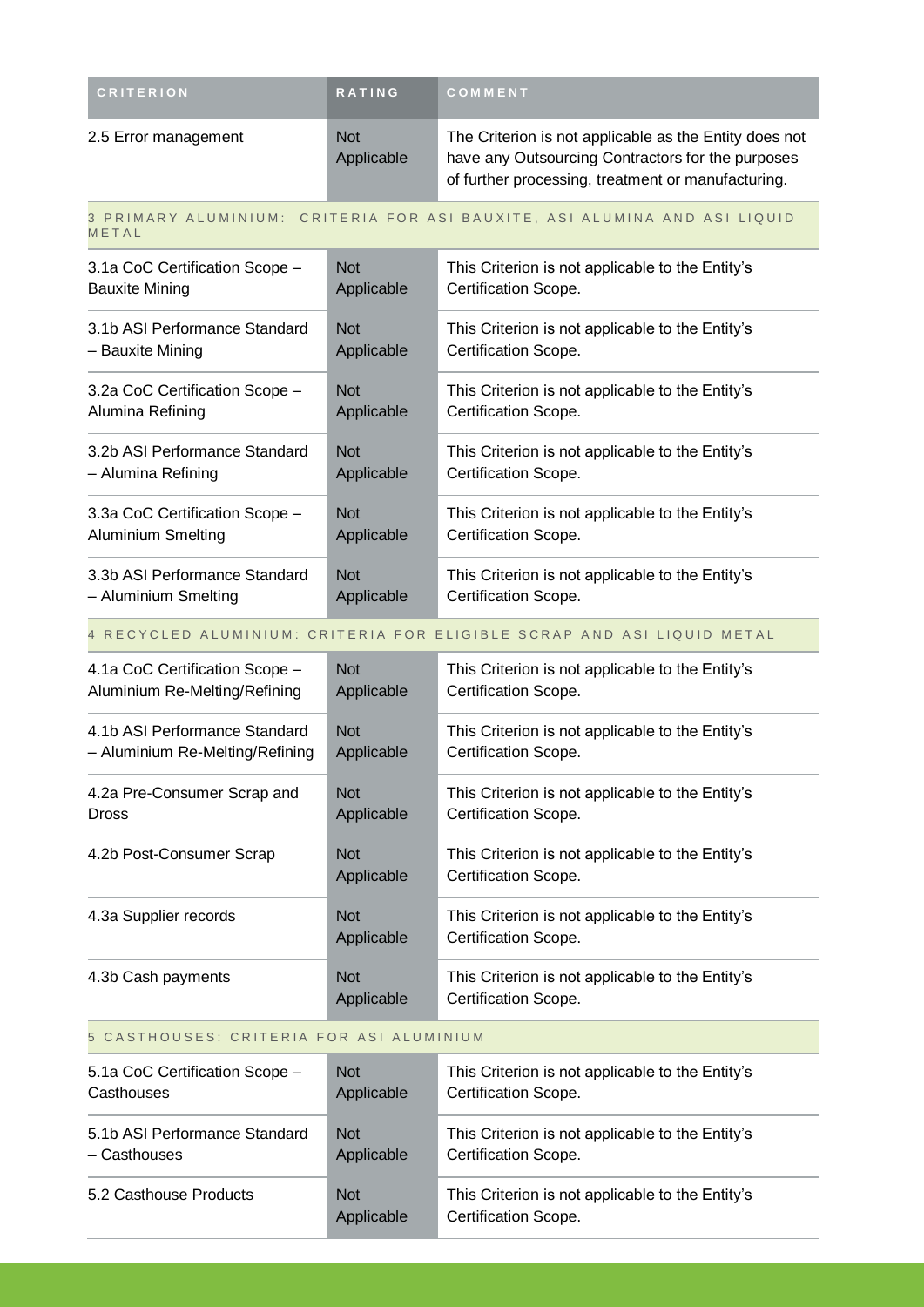| <b>CRITERION</b>                                           | <b>RATING</b> | COMMENT                                                                                                                                                                                                                                                                                                                                                                                                                                                                                                                                                                                                                                             |  |
|------------------------------------------------------------|---------------|-----------------------------------------------------------------------------------------------------------------------------------------------------------------------------------------------------------------------------------------------------------------------------------------------------------------------------------------------------------------------------------------------------------------------------------------------------------------------------------------------------------------------------------------------------------------------------------------------------------------------------------------------------|--|
| 6 POST-CASTHOUSE: CRITERIA FOR ASI ALUMINIUM               |               |                                                                                                                                                                                                                                                                                                                                                                                                                                                                                                                                                                                                                                                     |  |
| 6.1a CoC Certification Scope -<br>Post-Casthouse           | Conformance   | The Entity's ASI CoC Management Manual is in<br>place to ensure production of ASI Aluminium only<br>from the facility that is within the Entity's CoC<br>Certification Scope.                                                                                                                                                                                                                                                                                                                                                                                                                                                                       |  |
| 6.1b ASI Performance Standard<br>- Post-Casthouse          | Conformance   | The Entity maintains documented ASI CoC<br>Management Manual to ensure production of ASI<br>Aluminium is made only from the certified facilities<br>against the ASI Performance Standard. The Entity<br>has a valid Performance Standard certificate and the<br>certificate is accessible at: https://aluminium-<br>stewardship.org/wp-content/uploads/2020/03/ASI-<br>Summary-Audit-Report-Lotte-Aluminium-75-PS.pdf.                                                                                                                                                                                                                              |  |
| 6.1c Sourcing ASI Aluminium                                | Conformance   | The Entity has systems in place to ensure that the<br>ASI Aluminium is purchased only from the eligible<br>Entities/facilities directly or indirectly via traders and<br>warehouses. At the time of the audit, there were no<br>examples of effective implementation of the system<br>as there was no sourcing and transfer of CoC<br>Material.                                                                                                                                                                                                                                                                                                     |  |
|                                                            |               | 7 DUE DILIGENCE FOR NON-COC INPUTS AND RECYCLABLE SCRAP MATERIAL                                                                                                                                                                                                                                                                                                                                                                                                                                                                                                                                                                                    |  |
| 7.1a Responsible sourcing policy<br>(anti-corruption)      | Conformance   | The Entity's responsible sourcing policy covers the<br>anti-corruption. The Entity's next tier non-CoC<br>Material suppliers are communicated with the Policy<br>and signed on the commitment letters to comply with<br>The Entity's Responsible Sourcing Policy covers the<br>anti-corruption. The Entity's next tier non-CoC<br>Material suppliers are communicated with the Policy<br>and signed on the commitment letters to comply with<br>the Responsible Sourcing Policy. The Responsible<br>Sourcing Policy is published on the Entity's website<br>at:<br>https://www.lotteal.co.kr/down/지속가능보고서.pdf.                                      |  |
| 7.1b Responsible sourcing policy<br>(responsible sourcing) | Conformance   | The Entity has the Responsible Sourcing Policy,<br>covering the ASI CoC Criteria of responsible<br>sourcing. The Entity's next tier non-CoC Material<br>suppliers are communicated with the Policy and<br>signed on the commitment letters to comply with The<br>Entity's Responsible Sourcing Policy covers the anti-<br>corruption. The Entity's next tier non-CoC Material<br>suppliers are communicated with the Policy and<br>signed on the commitment letters to comply with the<br>Responsible Sourcing Policy. The Responsible<br>Sourcing Policy is published on the Entity's website<br>at:<br>https://www.lotteal.co.kr/down/지속가능보고서.pdf |  |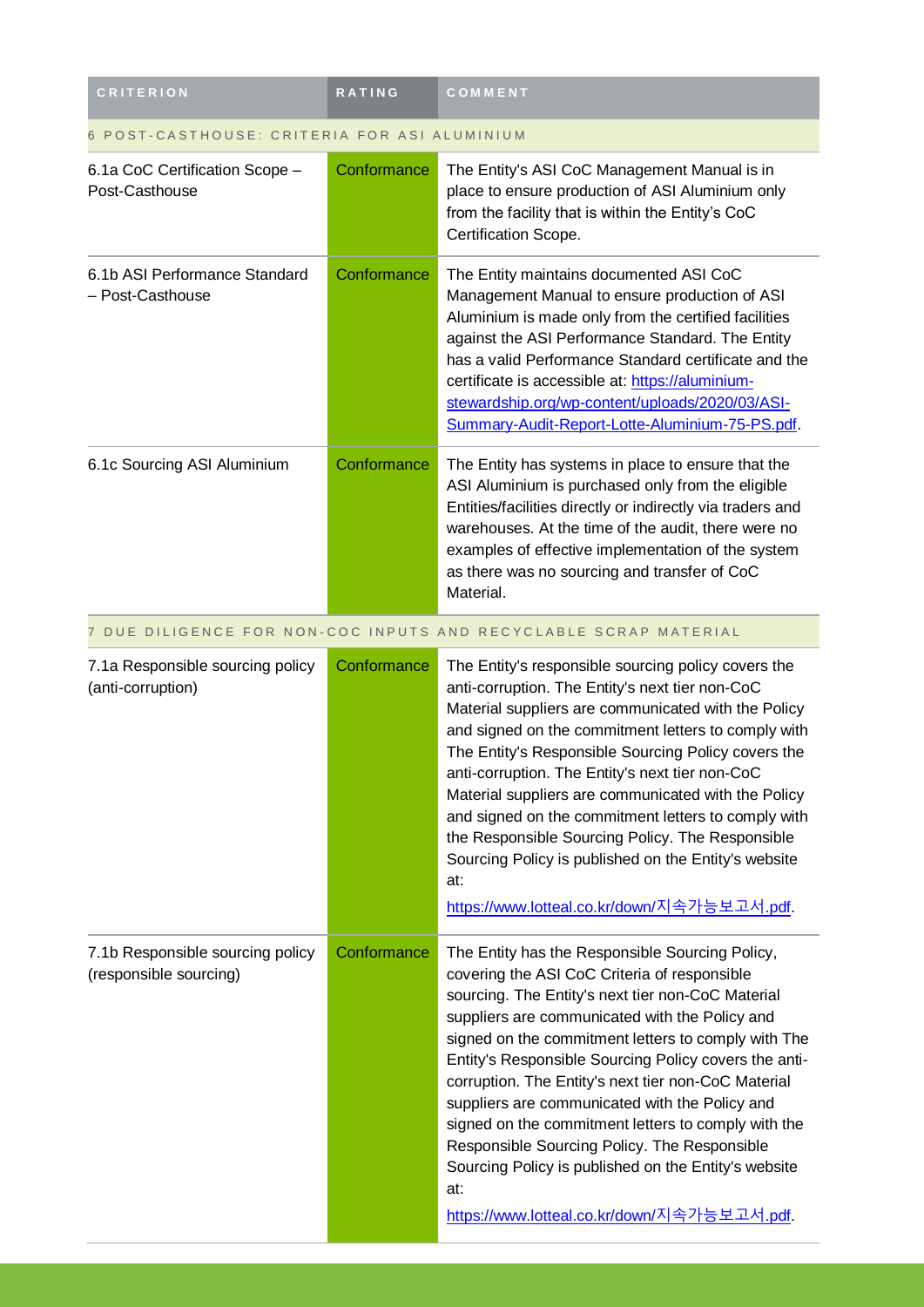| <b>CRITERION</b>                                                               | <b>RATING</b> | COMMENT                                                                                                                                                                                                                                                                                                                                                                                                                                                                                                                                                                                                                                                              |  |
|--------------------------------------------------------------------------------|---------------|----------------------------------------------------------------------------------------------------------------------------------------------------------------------------------------------------------------------------------------------------------------------------------------------------------------------------------------------------------------------------------------------------------------------------------------------------------------------------------------------------------------------------------------------------------------------------------------------------------------------------------------------------------------------|--|
| 7.1c Responsible sourcing policy<br>(human rights due diligence)               | Conformance   | The Entity has the Responsible Sourcing Policy,<br>covering the ASI CoC Criteria of human rights due<br>diligence. The Entity's next tier non-CoC Material<br>suppliers are communicated with the Policy and<br>signed on the commitment letters to comply with The<br>Entity's responsible sourcing policy covers the anti-<br>corruption. The Entity's next tier non-CoC Material<br>suppliers are communicated with the policy and<br>signed on the commitment letters to comply with the<br>Responsible Sourcing Policy. The Responsible<br>Sourcing Policy is published on the Entity's website<br>at<br>https://www.lotteal.co.kr/down/지속가능보고서.pdf.            |  |
| 7.1d Responsible sourcing policy<br>(conflict affected and high risk<br>areas) | Conformance   | The Entity has the responsible purchasing policy,<br>covering the ASI CoC Criteria of conflict affected and<br>high risk areas. The Entity's next tier non-CoC<br>Material suppliers are communicated with the policy<br>and signed on the commitment letters to comply with<br>The Entity's responsible sourcing policy covers the<br>anti-corruption. The Entity's next tier non-CoC<br>Material suppliers are communicated with the policy<br>and signed on the commitment letters to comply with<br>the responsible sourcing policy. The responsible<br>sourcing policy is published on the Entity's website<br>at<br>https://www.lotteal.co.kr/down/지속가능보고서.pdf |  |
| 7.2 Risk assessment                                                            | Conformance   | Risk assessment is conducted to minimize the risk of<br>non-compliance for the Entity's next tier suppliers<br>(such as non-CoC material suppliers, trader,<br>warehouse). Following risk mitigation efforts where<br>risks identified are conducted by the Entity.                                                                                                                                                                                                                                                                                                                                                                                                  |  |
| 7.3 Complaints mechanism                                                       | Conformance   | The Entity has whistleblowing or compliant reporting<br>mechanisms to enable employees and external<br>stakeholders to report potential misconducts.<br>Methods of complaint reporting is communicated<br>with external suppliers and stakeholders. The<br>reporting channel can be reached through the<br>Entity's website<br>(https://www.lotteal.co.kr/manage/ethicsManage_sin<br>mungo.asp), phone, email or post.                                                                                                                                                                                                                                               |  |
| <b>MASS BALANCE SYSTEM:</b><br>COC MATERIAL AND ASI ALUMINIUM<br>8             |               |                                                                                                                                                                                                                                                                                                                                                                                                                                                                                                                                                                                                                                                                      |  |
| 8.1 Material Accounting System                                                 | Conformance   | The Material Accounting System has been<br>developed (on-line) to control, manage and record<br>Input Quantity and Output Quantity of CoC Material<br>and Non-CoC Material by mass is established by the<br>Entity.                                                                                                                                                                                                                                                                                                                                                                                                                                                  |  |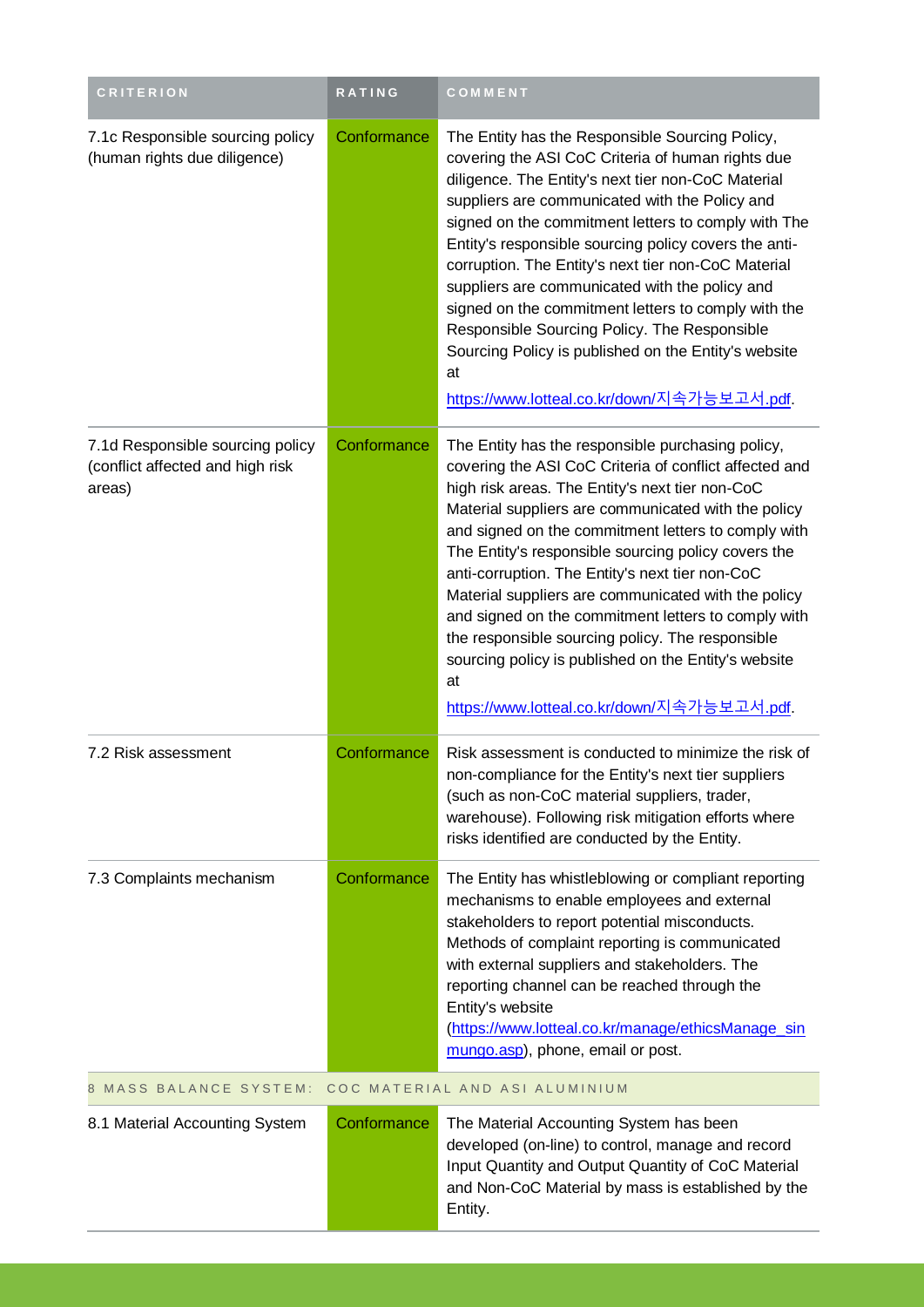| <b>CRITERION</b>                                            | RATING                   | COMMENT                                                                                                                                                                                                                                                                                                                                                                                       |
|-------------------------------------------------------------|--------------------------|-----------------------------------------------------------------------------------------------------------------------------------------------------------------------------------------------------------------------------------------------------------------------------------------------------------------------------------------------------------------------------------------------|
| 8.2a Post-Consumer Scrap                                    | <b>Not</b><br>Applicable | This Criterion is not applicable to the Entity's<br>Certification Scope.                                                                                                                                                                                                                                                                                                                      |
| 8.2b Pre-Consumer Scrap (total)                             | <b>Not</b><br>Applicable | This Criterion is not applicable to the Entity's<br>Certification Scope.                                                                                                                                                                                                                                                                                                                      |
| 8.2c Pre-Consumer Scrap<br>(Eligible Scrap)                 | <b>Not</b><br>Applicable | This Criterion is not applicable to the Entity's<br>Certification Scope.                                                                                                                                                                                                                                                                                                                      |
| 8.3 Material Accounting Period                              | Conformance              | The Material Accounting Period is defined as 12<br>months (from January to December) in the Entity's<br>ASI CoC Management Manual, and the Entity's<br>Material Accounting System is developed to manage<br>the Material Accounting Period.                                                                                                                                                   |
| 8.4 Input Percentage                                        | Conformance              | The Entity has established a process to calculate<br>and record the Input percentage in compliance to the<br>ASI CoC standard and the formula is stated in the<br>Entity's ASI CoC Management Manual. At the time<br>of the audit, there were no examples of effective<br>implementation of the system as there was no<br>sourcing and transfer of CoC Material.                              |
| 8.5 Input Percentage (Aluminium<br>Re-Melting and Refining) | <b>Not</b><br>Applicable | This Criterion is not applicable to the Entity's<br>Certification Scope.                                                                                                                                                                                                                                                                                                                      |
| 8.6 Output Quantity<br>determination                        | Conformance              | The Entity has established a Material Accounting<br>System in compliance with ASI CoC requirements to<br>determine the output quantity. At the time of the<br>audit, there were no examples of effective<br>implementation of the system as there was no<br>sourcing and transfer of CoC Material.                                                                                            |
| 8.7 Output Quantity designation                             | Conformance              | The Entity has established a Material Accounting<br>system in compliance with the ASI CoC<br>requirements, and method to designate the output<br>quantity of CoC Material is defined in the Entity's ASI<br>COC Management Manual. At the time of the audit,<br>there were no examples of effective implementation<br>of the system as there was no sourcing and transfer<br>of CoC Material. |
| 8.8 Output Quantity - Pre-<br><b>Consumer Scrap</b>         | Conformance              | The Entity's Material Accounting system states total<br>output quantity of CoC materials including the<br>Eligible Scrap does not exceed the input quantity of<br>CoC materials. The Entity does not have a plan to<br>sell ASI CoC materials as an Eligible Scrap.                                                                                                                           |
| 8.9 Outputs not exceed inputs                               | Conformance              | The Entity's Material Accounting System is<br>developed to have updated information on inventory<br>balance on a frequent basis which conforms to the<br>ASI Chain of Custody Standard requirements. At the<br>time of the audit, there were no examples of                                                                                                                                   |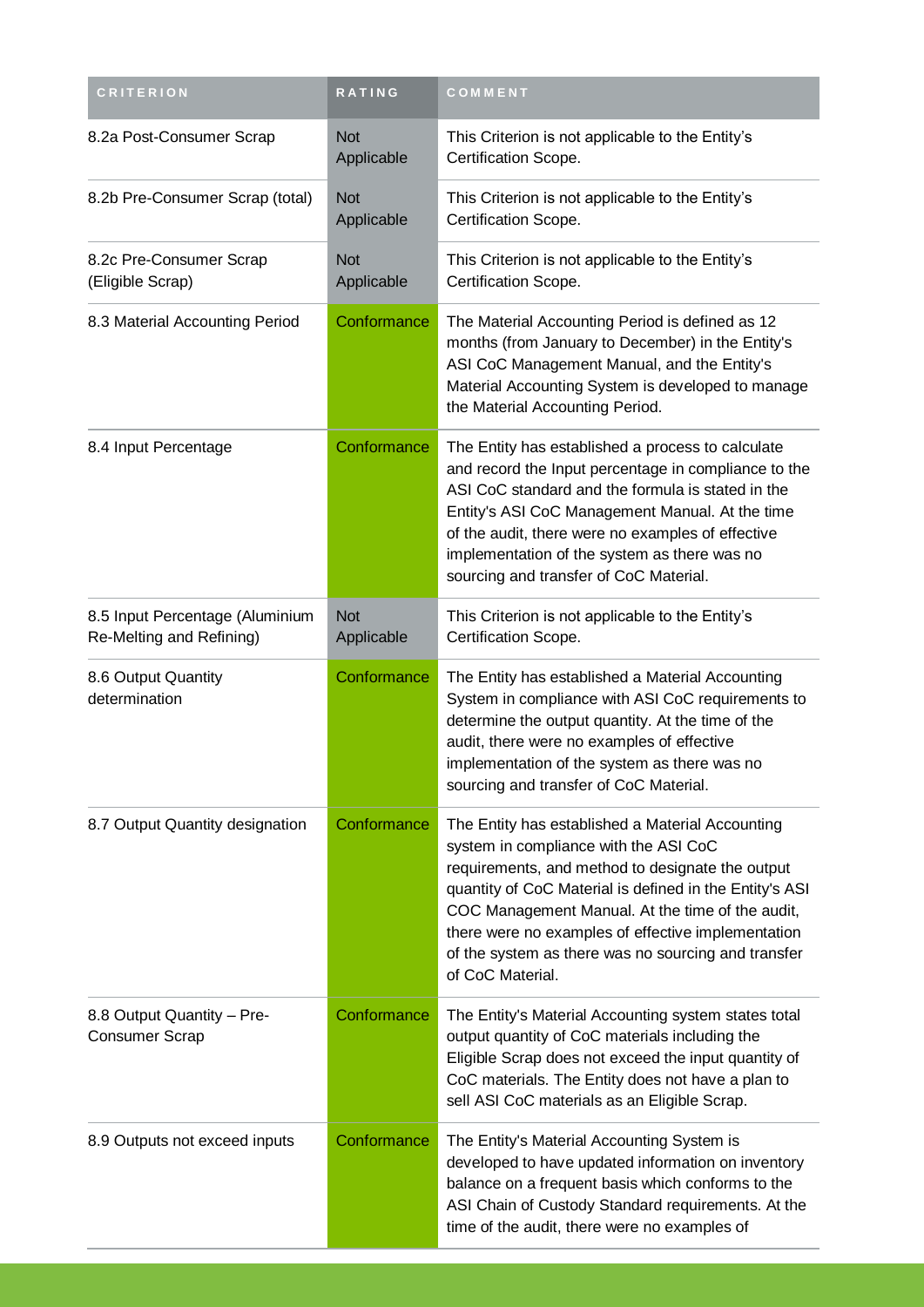| <b>CRITERION</b>                                         | RATING      | COMMENT                                                                                                                                                                                                                                                                                                                                                                           |  |
|----------------------------------------------------------|-------------|-----------------------------------------------------------------------------------------------------------------------------------------------------------------------------------------------------------------------------------------------------------------------------------------------------------------------------------------------------------------------------------|--|
|                                                          |             | effective implementation of the system as there was<br>no sourcing and transfer of CoC Material.                                                                                                                                                                                                                                                                                  |  |
| 8.10a Internal Overdraws (not<br>exceed 20%)             | Conformance | The Entity has established a Material Accounting<br>system that is in compliance with ASI Chain of<br>Custody Standard requirements. At the time of the<br>audit, there were no examples of effective<br>implementation of the system as no ASI CoC<br>Material are available in the Entity's supply chain.                                                                       |  |
| 8.10b Internal Overdraws (not<br>exceed affected amount) | Conformance | The Entity has established a Material Accounting<br>system that is in compliance with ASI Chain of<br>Custody Standard requirements. At the time of the<br>audit, there were no examples of effective<br>implementation of the system as no ASI CoC<br>Material are available in the Entity's supply chain.                                                                       |  |
| 8.10c Internal Overdraws (period<br>to make up)          | Conformance | The Entity has established a Material Accounting<br>system that is in compliance with ASI Chain of<br>Custody Standard requirements. At the time of the<br>audit, there were no examples of effective<br>implementation of the system as no ASI CoC<br>Material are available in the Entity's supply chain.                                                                       |  |
| 8.11a Positive Balance (carry<br>over)                   | Conformance | The Entity has established a Material Accounting<br>system that is in compliance with ASI Chain of<br>Custody Standard requirements. At the time of the<br>audit, there were no examples of effective<br>implementation of the system as no ASI CoC<br>Material are available in the Entity's supply chain.                                                                       |  |
| 8.11b Positive Balance (expiry)                          | Conformance | Adequate process to control Positive Balance (carry<br>over) is established in the Entity's ASI CoC<br>Management Manual and on-line Material<br>Accounting System in compliance with the ASI<br>Chain of Custody Standard requirements.                                                                                                                                          |  |
| 9 ISSUING COC DOCUMENTS                                  |             |                                                                                                                                                                                                                                                                                                                                                                                   |  |
| 9.1 Shipments and transfers                              | Conformance | The Entity has a system that can produce CoC<br>documents for shipment and transfer of CoC<br>material, ensuring that these are controlled, issued<br>and stored as per ASI Chain of Custody Standard<br>requirements. At the time of the audit, there were no<br>examples of effective implementation of the system<br>as there was no sourcing and transfer of CoC<br>Material. |  |
| 9.2a Date of issue                                       | Conformance | The Entity's ASI CoC Management Manual states<br>the Entity will issue CoC document including date of<br>issue for each shipment of material/product in the<br>form defined in ASI CoC Standard. At the time of the<br>audit, there were no examples of effective                                                                                                                 |  |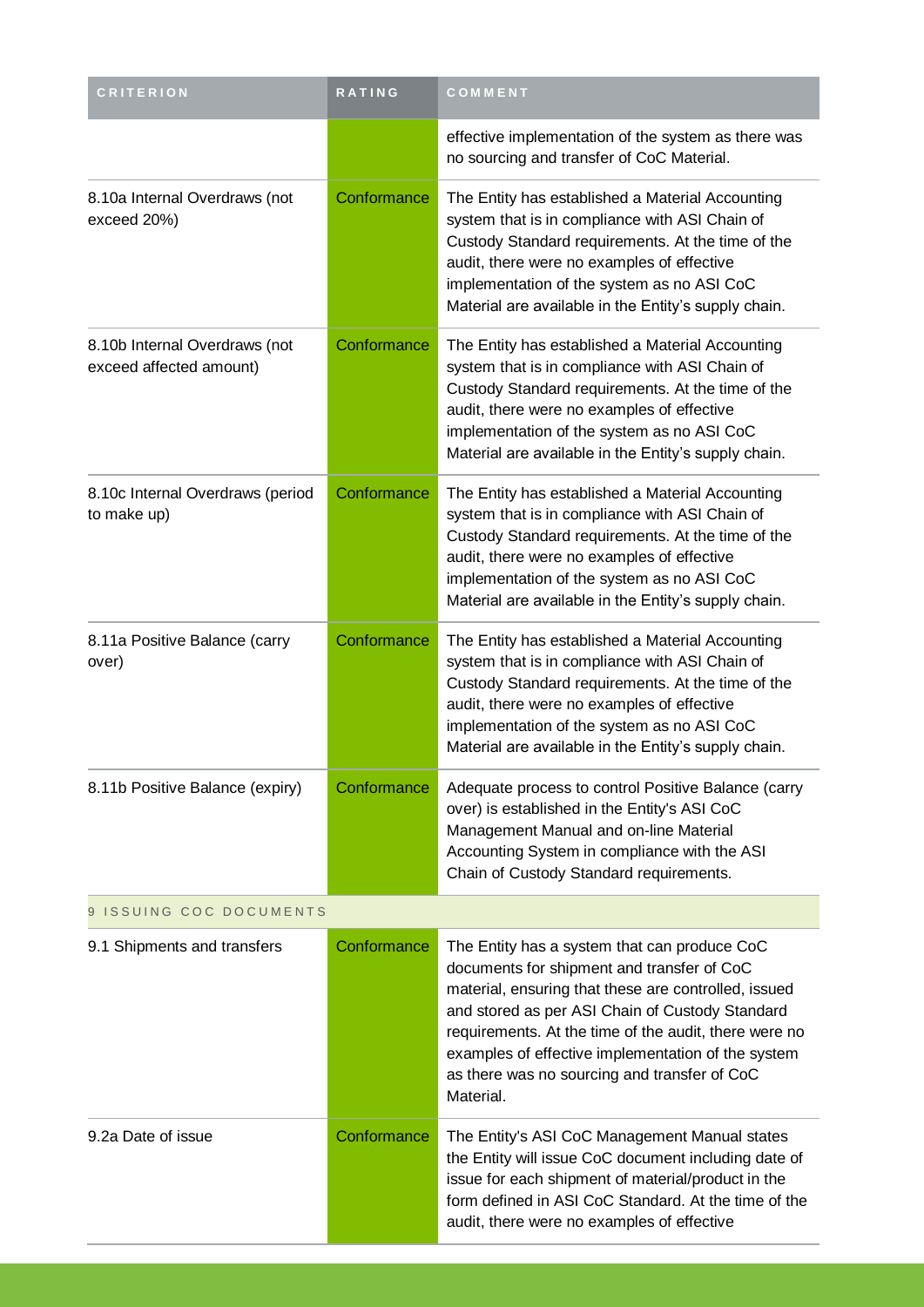| <b>CRITERION</b>           | <b>RATING</b> | COMMENT                                                                                                                                                                                                                                                                                                                                                                                                                                          |
|----------------------------|---------------|--------------------------------------------------------------------------------------------------------------------------------------------------------------------------------------------------------------------------------------------------------------------------------------------------------------------------------------------------------------------------------------------------------------------------------------------------|
|                            |               | implementation of the system as there was no<br>sourcing and transfer of CoC Material.                                                                                                                                                                                                                                                                                                                                                           |
| 9.2b Reference number      | Conformance   | The Entity's ASI CoC Management Manual states<br>the Entity issues a CoC document including<br>reference number (purchase order number linked to<br>the Entity's Material Accounting System) for each<br>shipment of material/product in the form defined in<br>the ASI CoC Standard. At the time of the audit, there<br>were no examples of effective implementation of the<br>system as there was no sourcing and transfer of<br>CoC Material. |
| 9.2c Issuing Entity        | Conformance   | The Entity's ASI CoC Management Manual states<br>the Entity will issue a CoC document including<br>issuing entity information for each shipment of<br>material/product in the form defined in the ASI CoC<br>Standard. At the time of the audit, there were no<br>examples of effective implementation of the system<br>as there was no sourcing and transfer of CoC<br>Material.                                                                |
| 9.2d Receiving customer    | Conformance   | The Entity's ASI CoC Management Manual states<br>the Entity issues a CoC document including<br>receiving customer information for each shipment of<br>material/product in the form defined in the ASI CoC<br>Standard. At the time of the audit, there were no<br>examples of effective implementation of the system<br>as there was no sourcing and transfer of CoC<br>Material.                                                                |
| 9.2e Responsible employee  | Conformance   | The Entity's ASI CoC Management Manual states<br>the Entity will issue a CoC document including<br>responsible employee for each shipment of<br>material/product in the form defined in the ASI CoC<br>Standard. At the time of the audit, there were no<br>examples of effective implementation of the system<br>as there was no sourcing and transfer of CoC<br>Material.                                                                      |
| 9.2f Conformance statement | Conformance   | The Entity's ASI CoC Management Manual states<br>the Entity will issue a CoC document including<br>conformance statement for each shipment of<br>material/product in the form defined in the ASI CoC<br>Standard. At the time of the audit, there were no<br>examples of effective implementation of the system<br>as there was no sourcing and transfer of CoC<br>Material.                                                                     |
| 9.2g Type of CoC Material  | Conformance   | The Entity's ASI CoC Management Manual states<br>the Entity will issue a CoC document including types<br>of CoC material for each shipment of<br>material/product in the form defined in the ASI CoC                                                                                                                                                                                                                                             |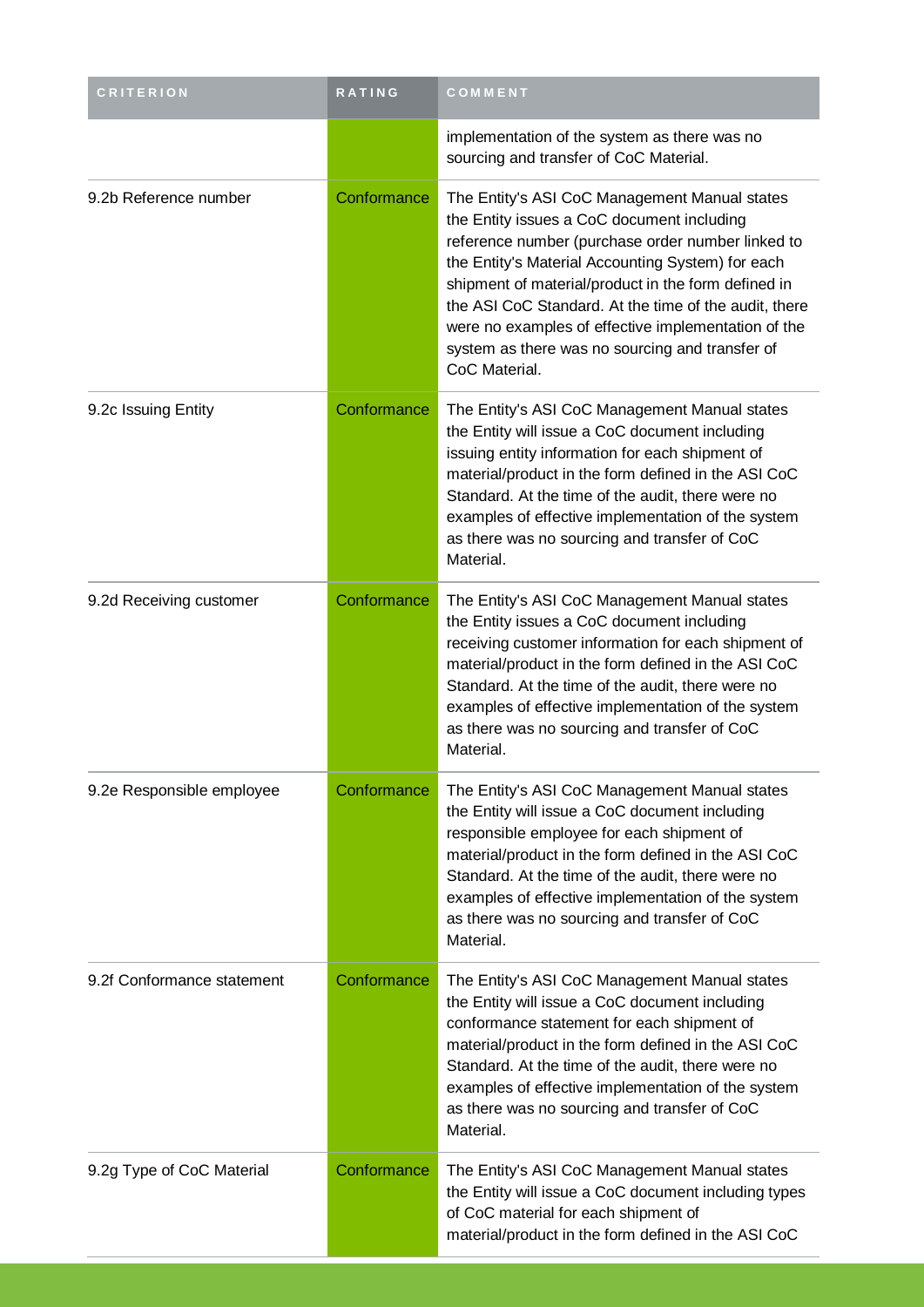| <b>CRITERION</b>                                       | <b>RATING</b>            | COMMENT                                                                                                                                                                                                                                                                                                                                                                                                                                                                                                                                                                                   |
|--------------------------------------------------------|--------------------------|-------------------------------------------------------------------------------------------------------------------------------------------------------------------------------------------------------------------------------------------------------------------------------------------------------------------------------------------------------------------------------------------------------------------------------------------------------------------------------------------------------------------------------------------------------------------------------------------|
|                                                        |                          | Standard. At the time of the audit, there were no<br>examples of effective implementation of the system<br>as there was no sourcing and transfer of CoC<br>Material.                                                                                                                                                                                                                                                                                                                                                                                                                      |
| 9.2h Mass of CoC Material                              | Conformance              | The Entity's ASI CoC Management Manual states<br>the Entity will issue a CoC document including mass<br>of CoC material for each shipment of<br>material/product in the form defined in the ASI CoC<br>Standard. At the time of the audit, there were no<br>examples of effective implementation of the system<br>as there was no sourcing and transfer of CoC<br>Material.                                                                                                                                                                                                               |
| 9.2i Mass of total material                            | Conformance              | The Entity's ASI CoC Management Manual states<br>the Entity will issue a CoC document including mass<br>of total material for each shipment of<br>material/product in the form defined in the ASI CoC<br>Standard. At the time of the audit, there were no<br>examples of effective implementation of the system<br>as there was no sourcing and transfer of CoC<br>Material.                                                                                                                                                                                                             |
| 9.3a Sustainability Data<br>(optional)                 | <b>Not</b><br>Applicable | This Criterion is not applicable to the Entity and the<br>Entity's activity is Post-Casthouse.                                                                                                                                                                                                                                                                                                                                                                                                                                                                                            |
| 9.3b Sustainability Data (passing<br>on)               | Conformance              | The Entity's ASI CoC Management Manual states<br>the Entity will issue a CoC document including the<br>sustainability date (if requested) for each shipment<br>of material/product in the template defined in the ASI<br>CoC Standard. The sustainability data is based on<br>the Corporate Social Responsibility Report or Life<br>Cycle Assessment Report published on the Entity's<br>official website (www.lotteal.co.kr). At the time of the<br>audit, there were no examples of effective<br>implementation of the system as there was no<br>sourcing and transfer of CoC Material. |
| 9.3c Post-Casthouse ASI<br><b>Certification status</b> | Conformance              | The Entity's ASI CoC Management Manual states<br>the Entity will issue a CoC document including ASI<br>Certification status for the ASI Performance<br>Standard for the Entity (if requested) for each<br>shipment of material/product in the form defined in<br>the ASI CoC Standard. At the time of the audit, there<br>were no examples of effective implementation of the<br>system as there was no sourcing and transfer of<br>CoC Material.                                                                                                                                         |
| 9.4 Supplementary Information<br>(optional)            | Conformance              | The Entity's ASI CoC Management Manual states<br>the Entity will issue a CoC document including<br>supplement information about the Entity or CoC<br>material (if requested) for each shipment of<br>material/product in the form defined in the ASI CoC                                                                                                                                                                                                                                                                                                                                  |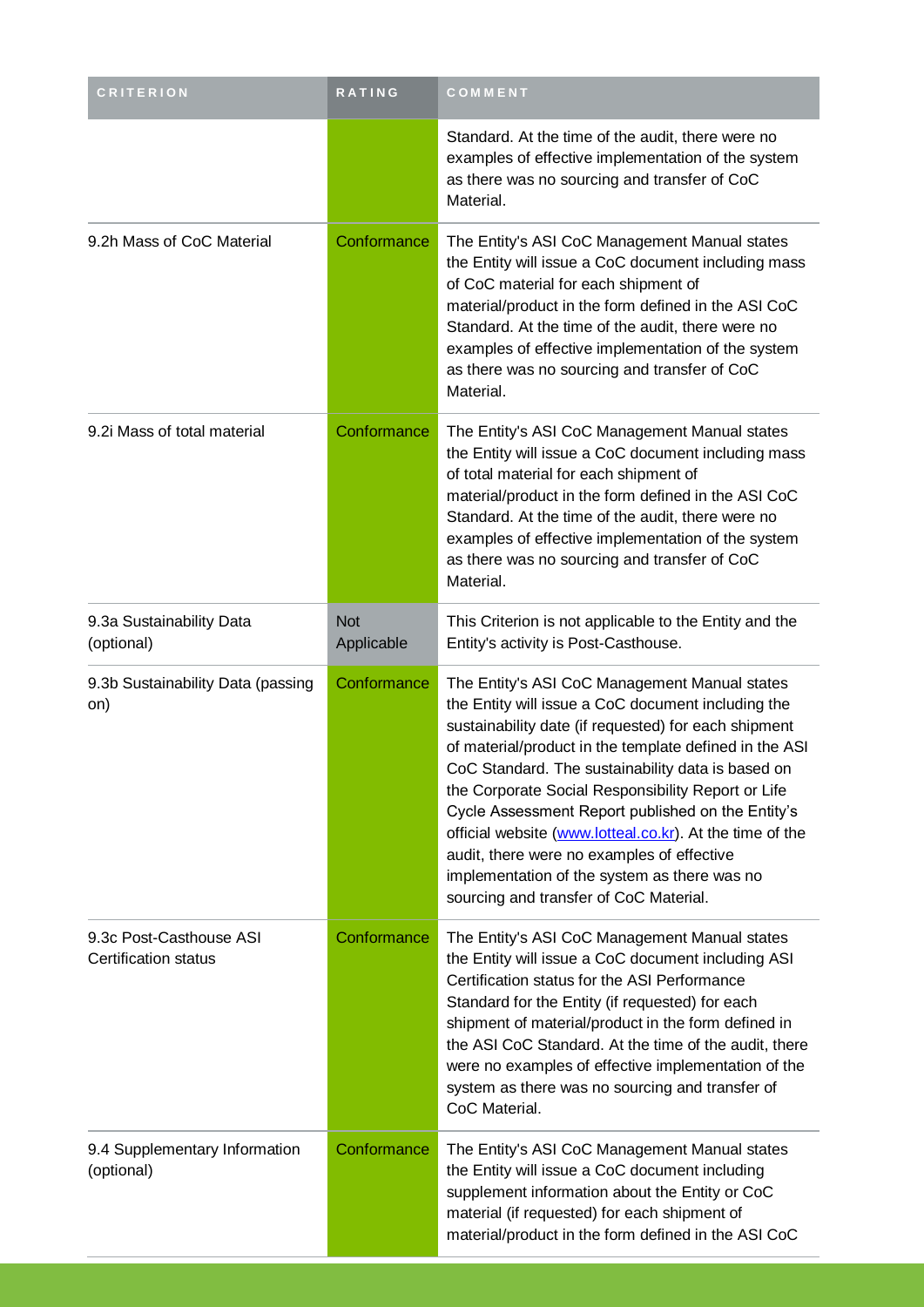| <b>CRITERION</b>                                        | RATING      | COMMENT                                                                                                                                                                                                                                                                                                                                                                                                                                                                                   |
|---------------------------------------------------------|-------------|-------------------------------------------------------------------------------------------------------------------------------------------------------------------------------------------------------------------------------------------------------------------------------------------------------------------------------------------------------------------------------------------------------------------------------------------------------------------------------------------|
|                                                         |             | Standard. At the time of the audit, there were no<br>examples of effective implementation of the system<br>as there was no sourcing and transfer of CoC<br>Material.                                                                                                                                                                                                                                                                                                                      |
| 9.5 Response to verification<br>requests                | Conformance | The Entity's ASI CoC Management Manual states<br>the responsibility and process to respond verification<br>requests for information in the CoC documents<br>issued by the Entity. At the time of the audit, there<br>were no examples of effective implementation of the<br>system as there was no sourcing and transfer of<br>CoC Material.                                                                                                                                              |
| 9.6 Error management                                    | Conformance | A process to record errors, to analyse the root<br>cause, and to take the associated correction action<br>to prevent the reoccurrence is stated in the Entity's<br>ASI CoC Management Manual and Non-Conforming<br>Product Management Process. At the time of the<br>audit, there were no examples of effective<br>implementation of the system as there was no<br>production and shipment of ASI CoC Material.                                                                           |
| 10 RECEIVING COC DOCUMENTS                              |             |                                                                                                                                                                                                                                                                                                                                                                                                                                                                                           |
| 10.1 Verify required information<br>included            | Conformance | The Entity's ASI CoC Management Manual<br>addresses the process to verify the required<br>information in the received CoC documents as<br>required by the ASI Chain of Custody Standard.                                                                                                                                                                                                                                                                                                  |
| 10.2 Verify consistency with<br>shipments               | Conformance | The Entity's ASI CoC Management Manual<br>addresses the process to verify the required<br>information in the received CoC documents as<br>required by the ASI Chain of Custody Standard.                                                                                                                                                                                                                                                                                                  |
| 10.3 Verify supplier CoC<br><b>Certification status</b> | Conformance | The Entity's ASI CoC Management Manual<br>addresses the process to verify the required<br>information in the received CoC documents as<br>required by ASI Chain of Custody Standard. Valid<br>list of ASI CoC certified suppliers is maintained.                                                                                                                                                                                                                                          |
| 10.4 Error management                                   | Conformance | The Entity's ASI CoC Management Manual and<br>Error Management Process for CoC Material<br>received state a process to record the errors,<br>analyse the root cause and implement the<br>associated correction action to prevent the<br>reoccurrence with suppliers. The Entity does not<br>have a plan to use Eligible scrap. At the time of the<br>audit, there were no examples of effective<br>implementation of the system as there was no<br>sourcing and transfer of CoC Material. |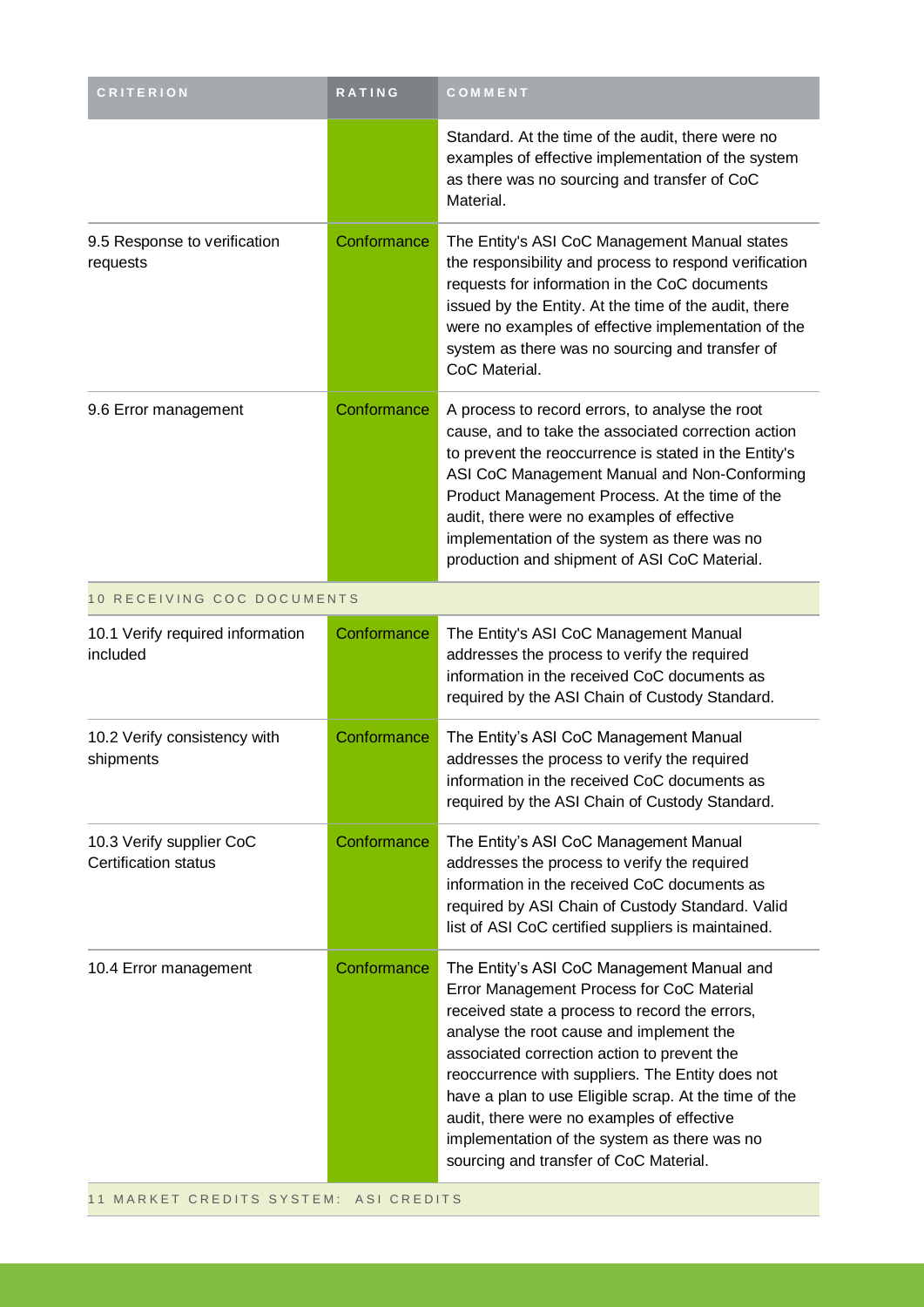| <b>CRITERION</b>                                          | RATING                   | COMMENT                                                                                                    |
|-----------------------------------------------------------|--------------------------|------------------------------------------------------------------------------------------------------------|
| 11.1a Material Accounting<br>System - allocation          | <b>Not</b><br>Applicable | The Criterion is not applicable as the Entity does not<br>intend to utilize the ASI market credits system. |
| 11.1b Link to Casthouse<br>Products                       | <b>Not</b><br>Applicable | The Criterion is not applicable as the Entity does not<br>intend to utilize the ASI market credits system. |
| 11.1c No double counting                                  | <b>Not</b><br>Applicable | The Criterion is not applicable as the Entity does not<br>intend to utilize the ASI market credits system. |
| 11.1d No Positive Balance for<br><b>ASI Credits</b>       | <b>Not</b><br>Applicable | The Criterion is not applicable as the Entity does not<br>intend to utilize the ASI market credits system. |
| 11.2a Date of issue                                       | <b>Not</b><br>Applicable | The Criterion is not applicable as the Entity does not<br>intend to utilize the ASI market credits system. |
| 11.2b Reference number                                    | <b>Not</b><br>Applicable | The Criterion is not applicable as the Entity does not<br>intend to utilize the ASI market credits system. |
| 11.2c Issuing Entity                                      | <b>Not</b><br>Applicable | The Criterion is not applicable as the Entity does not<br>intend to utilize the ASI market credits system. |
| 11.2d Receiving Entity                                    | <b>Not</b><br>Applicable | The Criterion is not applicable as the Entity does not<br>intend to utilize the ASI market credits system. |
| 11.2e Conformance statement                               | <b>Not</b><br>Applicable | The Criterion is not applicable as the Entity does not<br>intend to utilize the ASI market credits system. |
| 11.2f ASI Credits statement                               | <b>Not</b><br>Applicable | The Criterion is not applicable as the Entity does not<br>intend to utilize the ASI market credits system. |
| 11.2g Quantity                                            | <b>Not</b><br>Applicable | The Criterion is not applicable as the Entity does not<br>intend to utilize the ASI market credits system. |
| 11.3a CoC Certification Scope -<br>purchasing ASI Credits | <b>Not</b><br>Applicable | The Criterion is not applicable as the Entity does not<br>intend to utilize the ASI market credits system. |
| 11.3b Material Accounting<br>System - purchasing          | <b>Not</b><br>Applicable | The Criterion is not applicable as the Entity does not<br>intend to utilize the ASI market credits system. |
| 11.3c Expiry                                              | <b>Not</b><br>Applicable | The Criterion is not applicable as the Entity does not<br>intend to utilize the ASI market credits system. |
| 11.3d No re-trading                                       | <b>Not</b><br>Applicable | The Criterion is not applicable as the Entity does not<br>intend to utilize the ASI market credits system. |
| 11.3e No allocation to physical<br>products               | <b>Not</b><br>Applicable | The Criterion is not applicable as the Entity does not<br>intend to utilize the ASI market credits system. |
| 11.3f Verify supplier CoC<br><b>Certification status</b>  | <b>Not</b><br>Applicable | The Criterion is not applicable as the Entity does not<br>intend to utilize the ASI market credits system. |
| 11.3g Five years maximum for<br>ASI Credits purchasing    | <b>Not</b><br>Applicable | The Criterion is not applicable as the Entity does not<br>intend to utilize the ASI market credits system. |